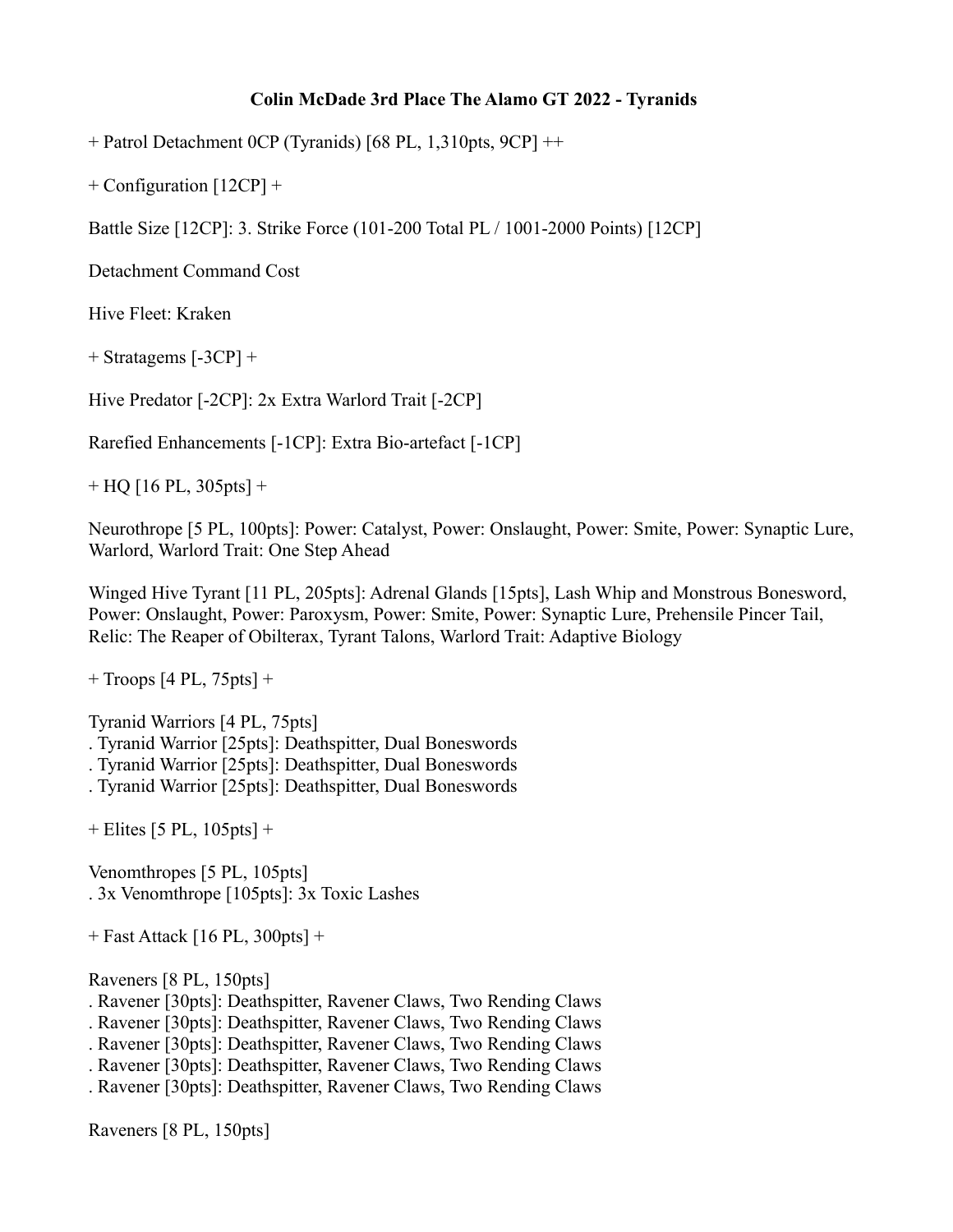. Ravener [30pts]: Deathspitter, Ravener Claws, Two Rending Claws

. Ravener [30pts]: Deathspitter, Ravener Claws, Two Rending Claws

. Ravener [30pts]: Deathspitter, Ravener Claws, Two Rending Claws

. Ravener [30pts]: Deathspitter, Ravener Claws, Two Rending Claws

. Ravener [30pts]: Deathspitter, Ravener Claws, Two Rending Claws

+ Heavy Support [9 PL, 170pts] +

Exocrine [9 PL, 170pts]: Bio-plasmic Cannon, Powerful Limbs

+ Flyer [18 PL, 355pts] +

Harpy [10 PL, 195pts]: 2x Heavy Venom Cannon [10pts], Adaptive Physiology: Dermic Symbiosis [2 PL, 25pts], Scything Wings, Stinger Salvoes

Harpy [8 PL, 170pts]: 2x Heavy Venom Cannon [10pts], Scything Wings, Stinger Salvoes

 $++$  Patrol Detachment -2CP (Tyranids) [39 PL, 680pts, -2CP]  $++$ 

+ Configuration [-2CP] +

Detachment Command Cost [-2CP]

Hive Fleet: Kraken

 $+$  HQ [11 PL, 195 pts]  $+$ 

Winged Hive Tyrant [11 PL, 195pts]: Lash Whip and Monstrous Bonesword, Power: Paroxysm, Power: Psychic Scream, Power: Smite, Power: Synaptic Lure, Prehensile Pincer Tail, Relic: The Maw-claws of Thyrax, Toxin Sacs [5pts], Tyrant Talons

+ Troops [4 PL, 75pts] +

Tyranid Warriors [4 PL, 75pts] . Tyranid Warrior [25pts]: Deathspitter, Dual Boneswords . Tyranid Warrior [25pts]: Deathspitter, Dual Boneswords

. Tyranid Warrior [25pts]: Deathspitter, Dual Boneswords

+ Elites [12 PL, 180pts] +

Pyrovores [6 PL, 90pts] . 3x Pyrovore [6 PL, 90pts]: 3x Acid Maw, 3x Bludgeoning Fists, 3x Flamespurt

Pyrovores [6 PL, 90pts] . 3x Pyrovore [6 PL, 90pts]: 3x Acid Maw, 3x Bludgeoning Fists, 3x Flamespurt

+ Fast Attack [12 PL, 230pts] +

Parasite of Mortrex [4 PL, 80pts]: Barbed Ovipositor, Clawed Limbs, Warlord Trait: Alien Cunning